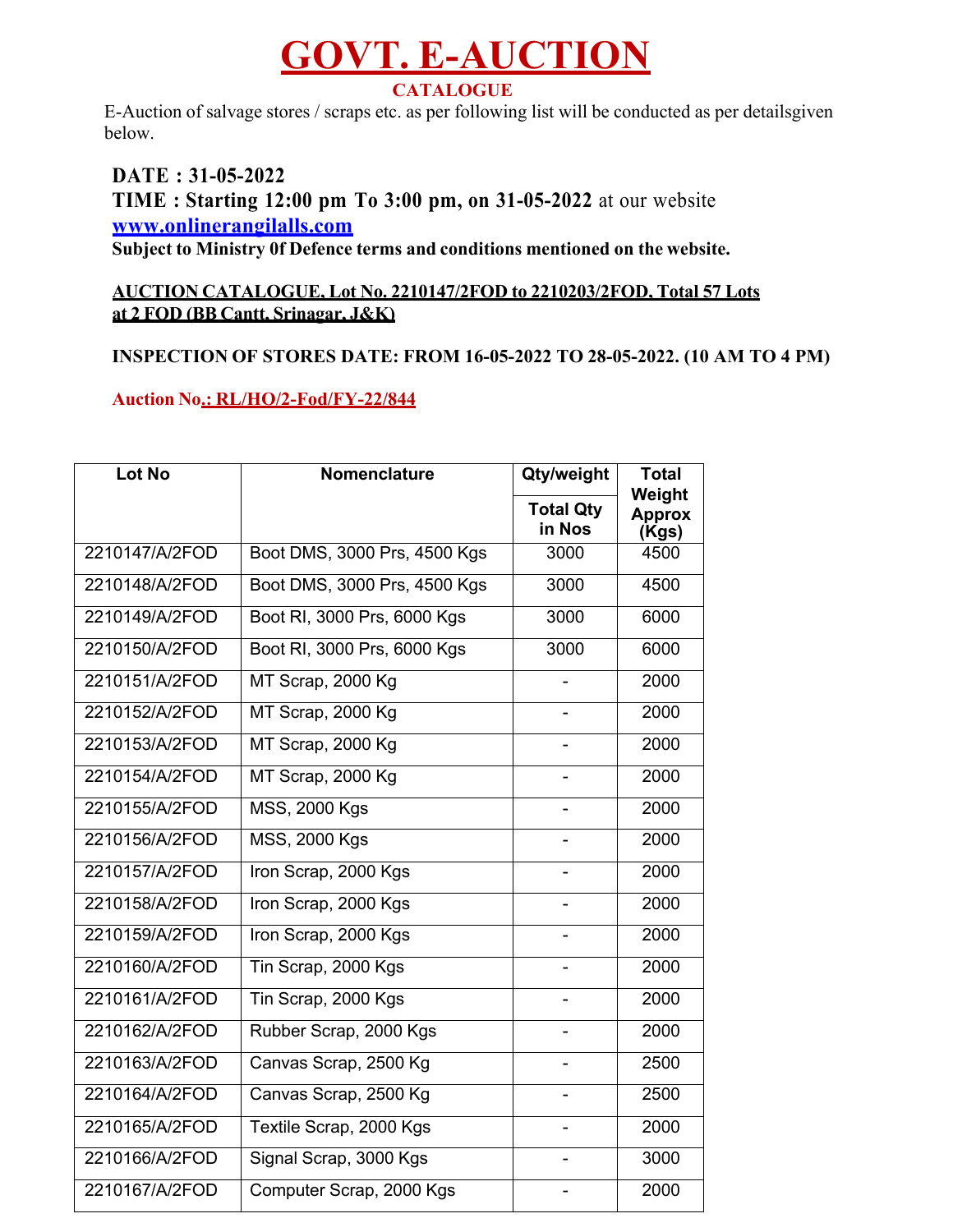| 2210168/A/2FOD | Cotton Rags, 2000 Kgs                                                                                                                                                                                                    |      | 2000  |
|----------------|--------------------------------------------------------------------------------------------------------------------------------------------------------------------------------------------------------------------------|------|-------|
| 2210169/A/2FOD | Cotton Rags, 2000 Kgs                                                                                                                                                                                                    |      | 2000  |
| 2210170/A/2FOD | Woollen Rags, 3000 Kgs                                                                                                                                                                                                   |      | 3000  |
| 2210171/A/2FOD | Woollen Rags, 3000 Kgs                                                                                                                                                                                                   |      | 3000  |
| 2210172/A/2FOD | Woollen Rags, 3000 Kgs                                                                                                                                                                                                   |      | 3000  |
| 2210173/A/2FOD | Tarpauline Scrap, 3000 Kgs                                                                                                                                                                                               |      | 3000  |
| 2210174/A/2FOD | Cable Scrap, 2000 Kgs                                                                                                                                                                                                    |      | 2000  |
| 2210175/A/2FOD | Tentage Rags, 3000 Kgs                                                                                                                                                                                                   |      | 3000  |
| 2210176/A/2FOD | Tentage Rags, 3000 Kgs                                                                                                                                                                                                   |      | 3000  |
| 2210177/A/2FOD | Bty Scrap, 2000 Kgs                                                                                                                                                                                                      |      | 2000  |
| 2210178/A/2FOD | Bty Scrap, 2000 Kgs                                                                                                                                                                                                      |      | 2000  |
| 2210179/A/2FOD | Eng Assy O/S<br>Eng Assy ALS, 09 Nos, 4410 Kgs<br>Eng Assy TATA, 09 Nos, 4194<br><b>Kgs</b><br>Eng Assy Tata Sumo, 02 Nos,<br>396 Kgs<br>Eng Assy S/Man, 01 Nos, 490<br>Kgs<br>Eng Assy Swaraj Mazda, 02 Nos,<br>700 Kgs | 23   | 10190 |
| 2210180/A/2FOD | <b>Eng Assy O/S</b><br>Eng Assy ALS, 09 Nos, 4410 Kgs<br>Eng Assy TATA, 09 Nos, 4194<br>Kgs<br>Eng Assy Tata Sumo, 02 Nos,<br>396 Kgs<br>Eng Assy S/Man, 01 Nos, 490<br>Kgs<br>Eng Assy Swaraj Mazda, 02 Nos,<br>700 Kgs | 23   | 10190 |
| 2210181/A/2FOD | Eng Assy O/S<br>Eng Assy ALS, 09 Nos, 4410 Kgs<br>Eng Assy TATA, 09 Nos, 4194<br>Kgs<br>Eng Assy Tata Sumo, 02 Nos,<br>396 Kgs<br>Eng Assy S/Man, 01 Nos, 490<br>Kgs<br>Eng Assy Swaraj Mazda, 02 Nos,<br>700 Kgs        | 23   | 10190 |
| 2210182/A/2FOD | Tube InnerO/S, 800Nos, 2000Kgs                                                                                                                                                                                           | 800  | 2000  |
| 2210183/A/2FOD | Boot RI, 2800 Prs, 5600 Kg                                                                                                                                                                                               | 2800 | 5600  |
| 2210184/A/2FOD | Boot RI, 2800 Prs, 5600 Kg                                                                                                                                                                                               | 2800 | 5600  |
| 2210185/A/2FOD | Boot DMS, 3200 Prs, 4800 Kg                                                                                                                                                                                              | 3200 | 4800  |
| 2210186/A/2FOD | Boot DMS, 3200 Prs, 4800 Kg                                                                                                                                                                                              | 3200 | 4800  |
| 2210187/A/2FOD | Bag Sleeping Outer, 1000 Nos,<br>4500 Kg                                                                                                                                                                                 | 1000 | 4500  |
| 2210188/A/2FOD | Tentage Rags, 4000 Kg                                                                                                                                                                                                    |      | 4000  |